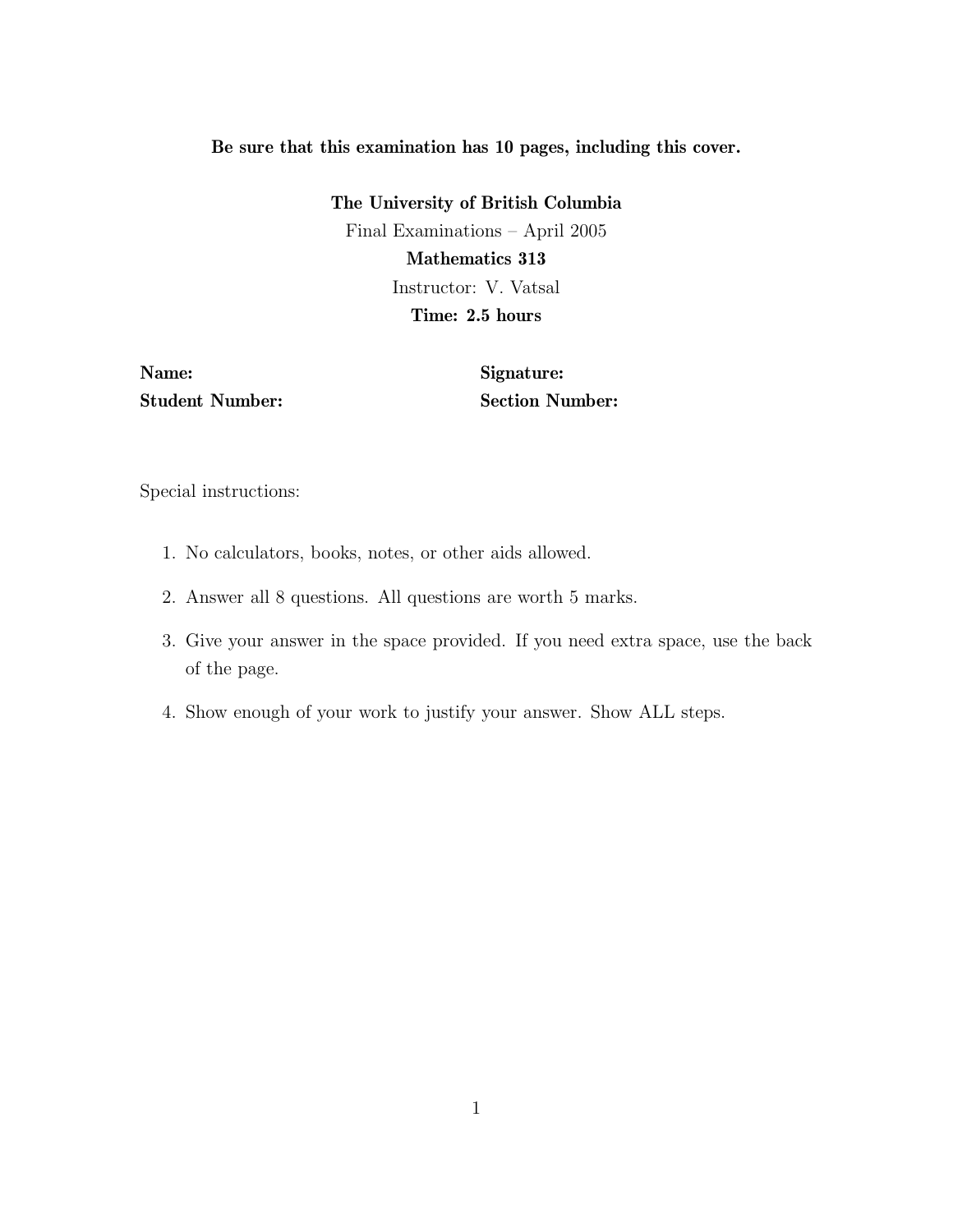**Problem 1:** Find all primes p for which the congruence  $X^2 + 3X + 1 \equiv 0 \pmod{p}$ has a solution.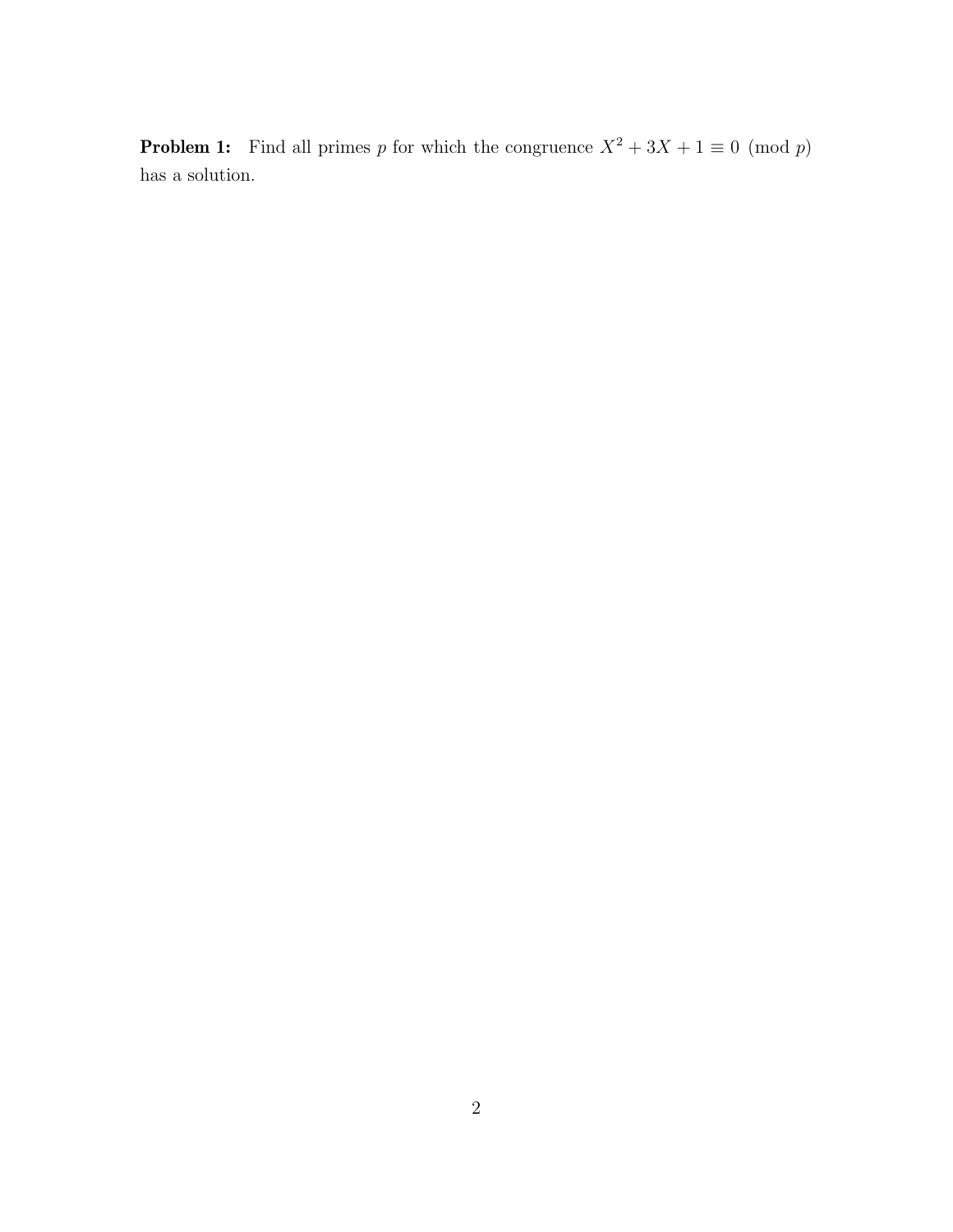**Problem 2:** Show that there are infinitely many primes p of the form  $p = 4k + 1$ .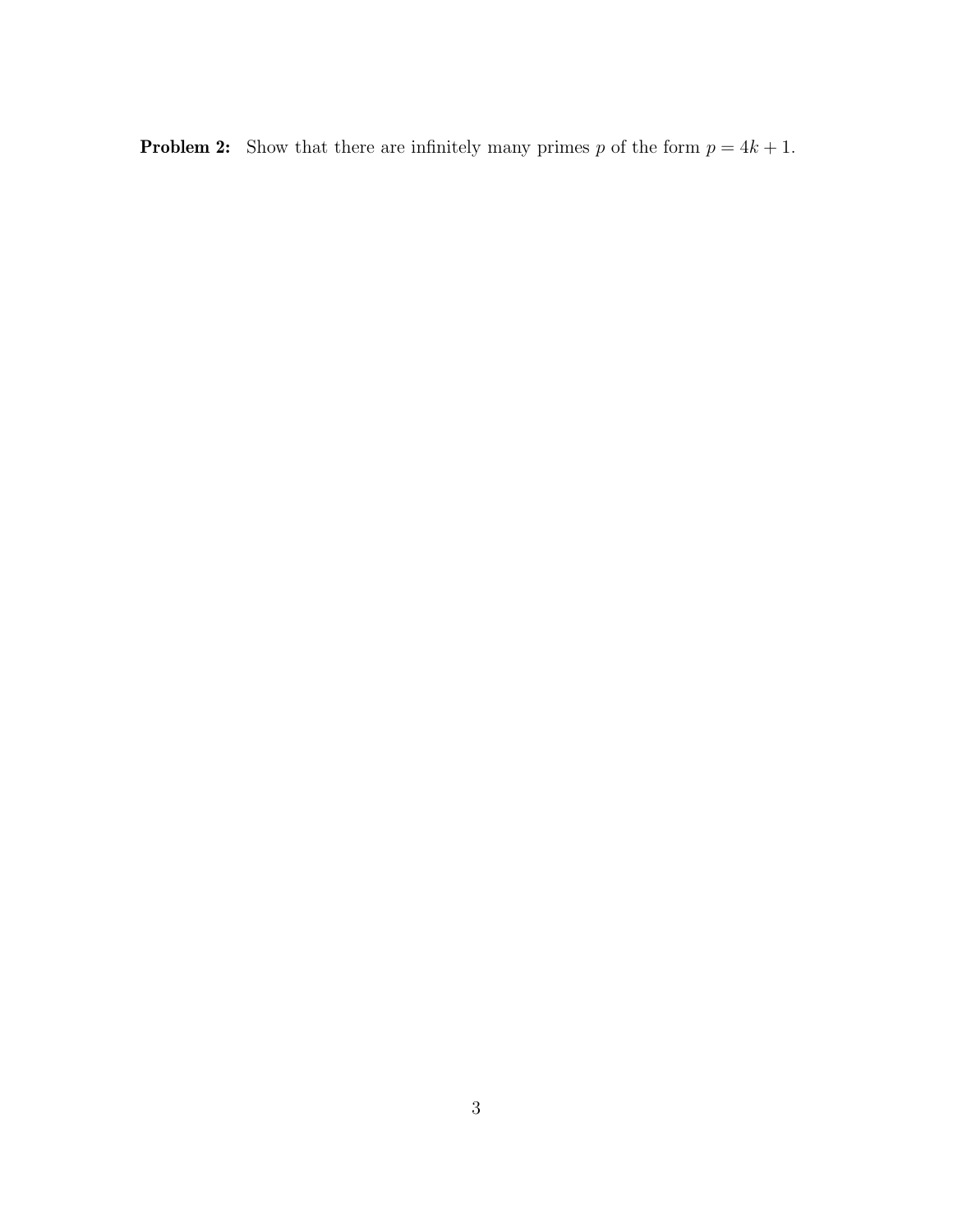Problem 3: Find the first 5 convergents of the continued fraction expansion for  $e = [2, 1, 2, 1, 1, 4, 1 \dots].$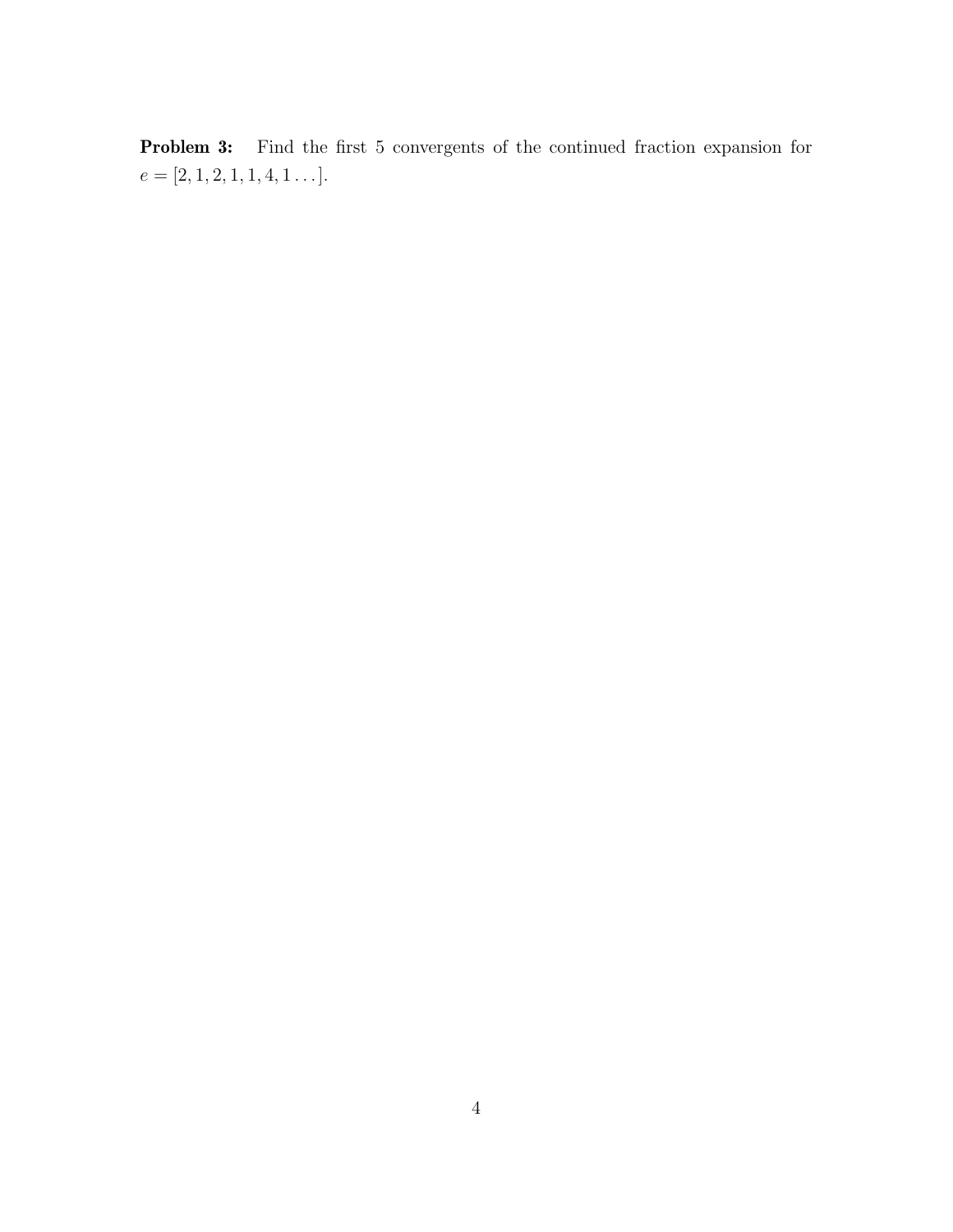**Problem 4:** If  $d > 1$ , show that the continued fraction expansion of  $\sqrt{d^2 - 1}$  is given by  $[d-1, 1, 2d-2, 1, 2d-2 \dots]$  (the string  $1, 2d-2$  repeats).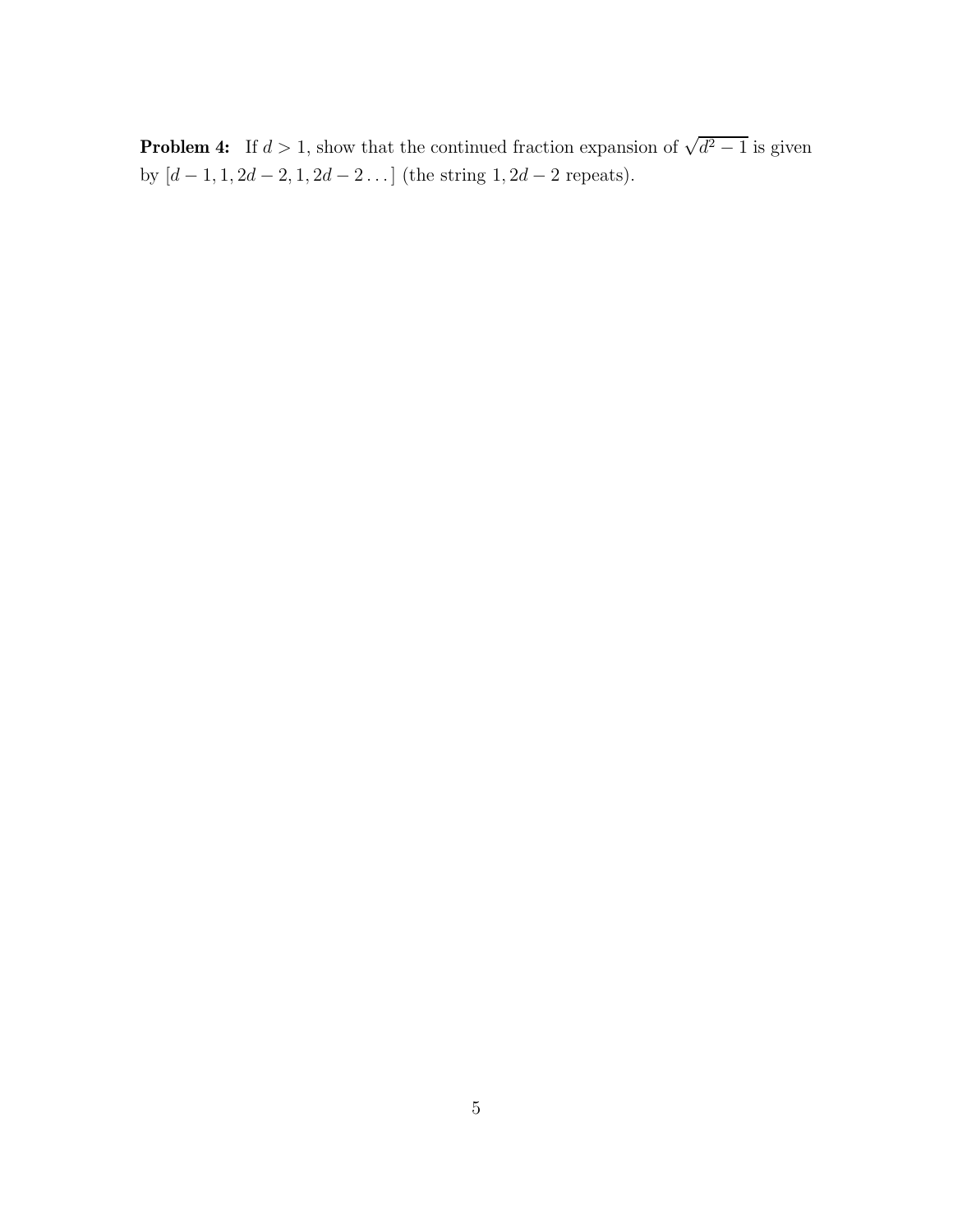**Problem 5:** Let  $n$  be a positive integer. Show that there exist positive integers  $x$ and y such that  $n = x^2 - y^2$  **if and only if**  $n \not\equiv 2 \pmod{4}$ .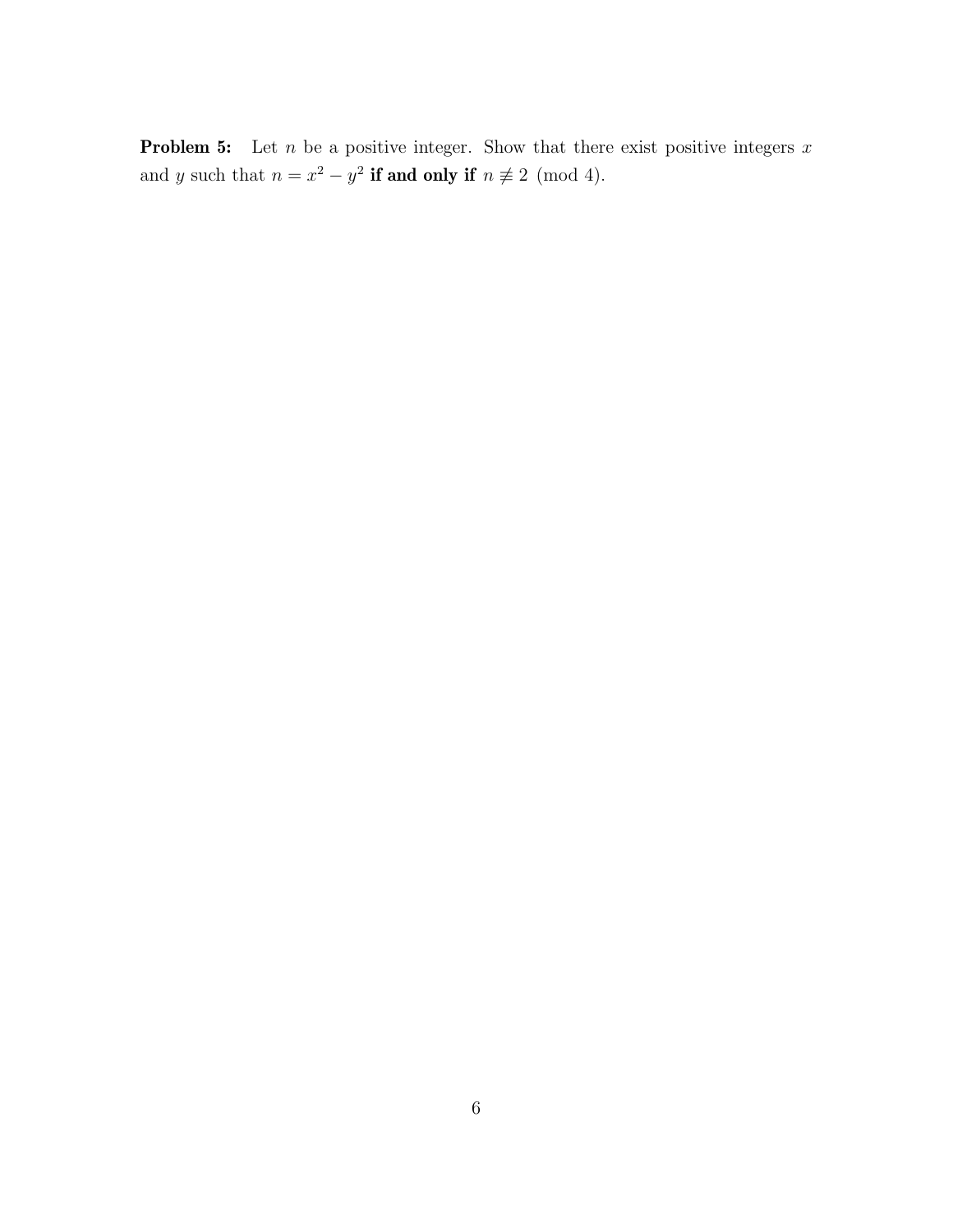**Problem 6:** Find positive integers x and y such that  $x^2 + y^2 = 34255 = 5 \cdot 13 \cdot 17 \cdot 29$ .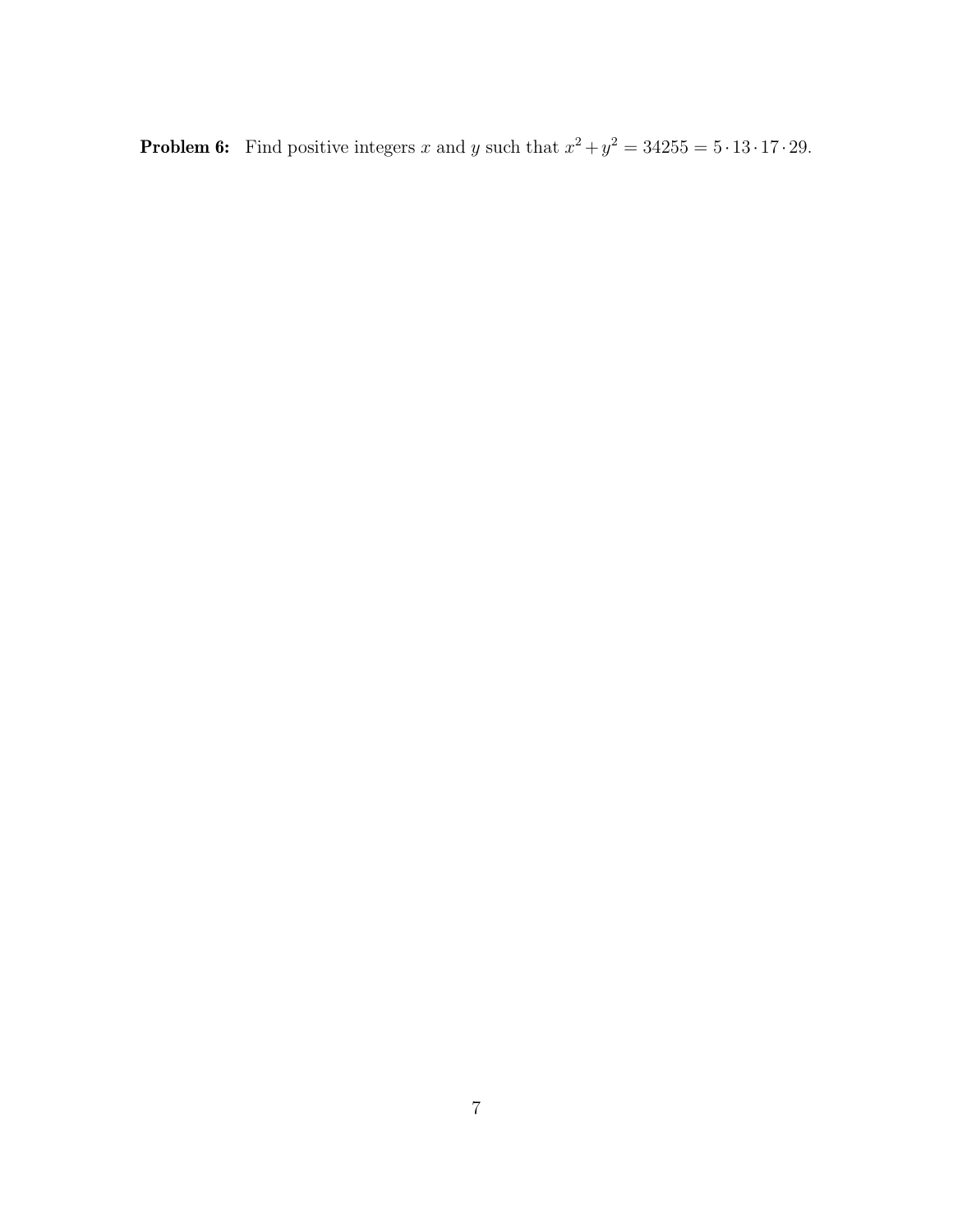**Problem 7:** Show that the equation  $x^2 - 5y^2 = 3z^2$  has no solutions with  $x, y, z$ nonzero integers.